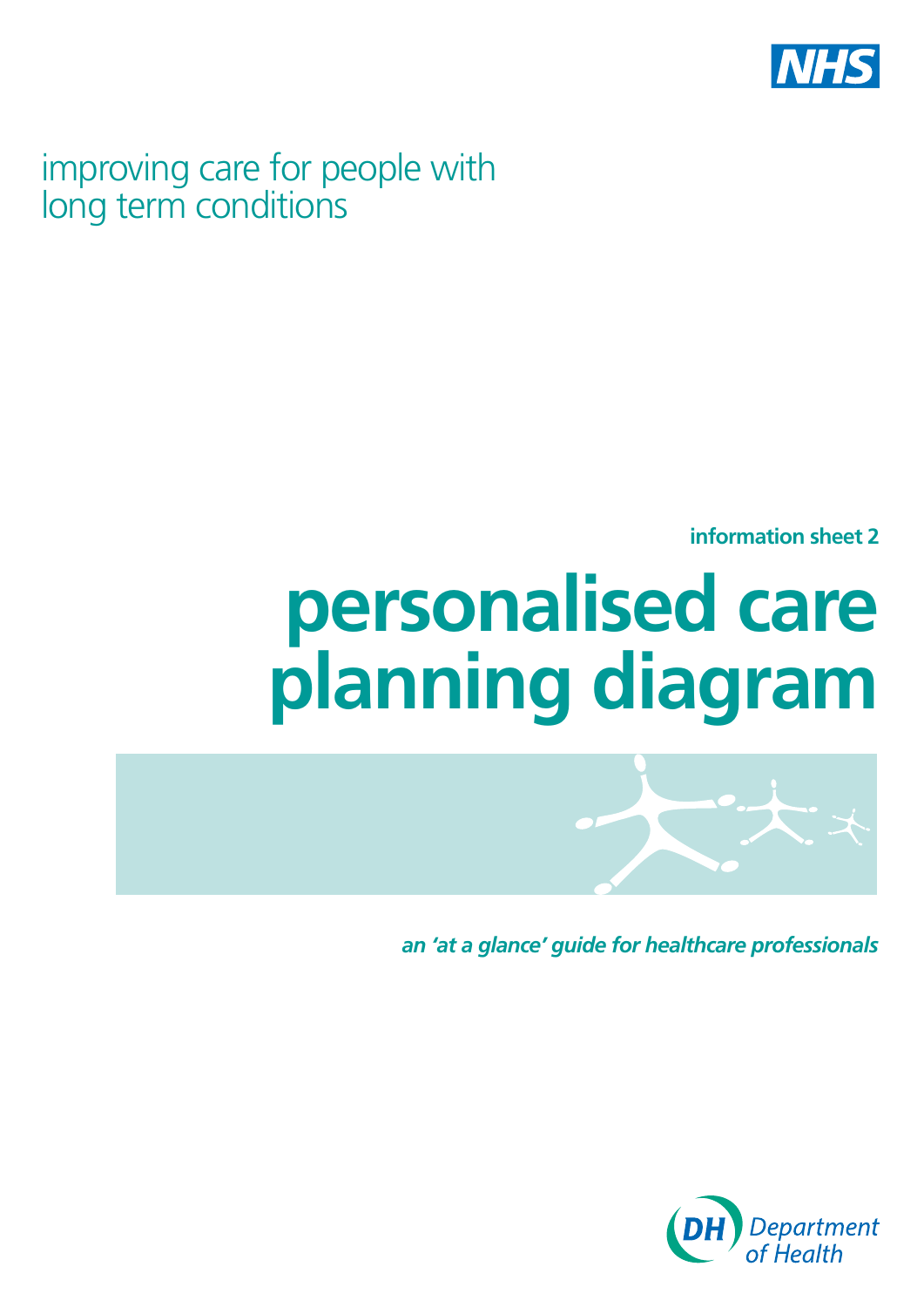# **personalised care planning diagram**

# **improving care for people with long term conditions**

# **About this information sheet**

The care planning diagram takes the reader through the different stages of an individual's journey when they have a long term condition, illustrated by real people case studies. The diagram includes information on the approaches and behaviours needed by a healthcare professional to deliver good personalised care. It can be used in conjunction with **information sheet 1: Personalised care planning**, or as a standalone document or wall chart.



A poster-size version of the diagram is also available at **[www.dh.gov.uk/longtermconditions](http://www.dh.gov.uk/longtermconditions)** 

# **Who should read it?**

Doctors, nurses, those delivering personal health budgets, allied health professionals and health trainers and anyone supporting individuals with long term conditions.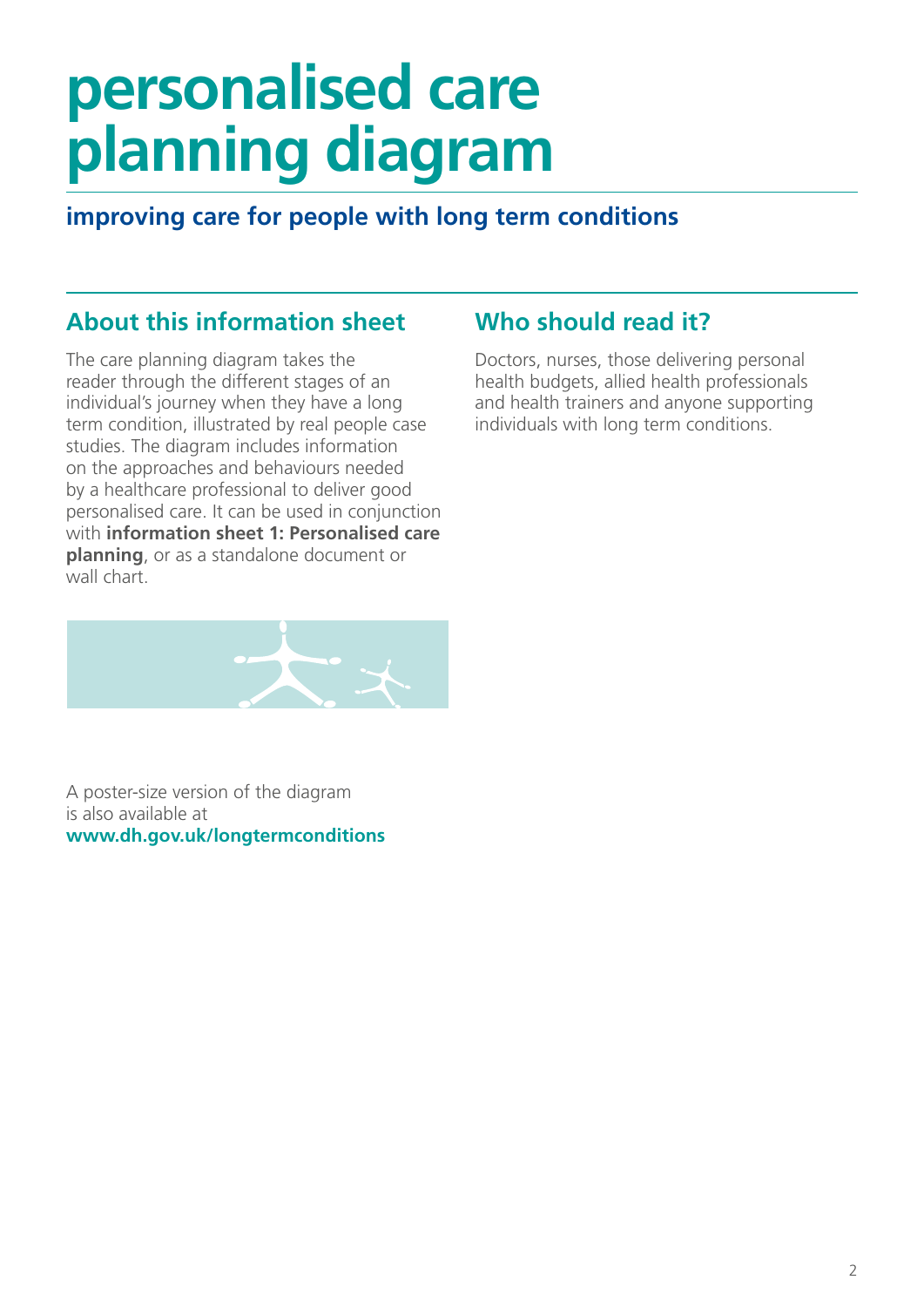# **Personalised Care Planning for People with Long Term Conditions**



3

**People with long term conditions are at different stages on their journey, with different lives, different roles and different goals** 



| health a hindrance to her life and this has caused her<br>Lorna lives alone and wants to remain independent.<br>Jack has recently taken early retirement, is married                                                                                                                                                                                                                                                                                                                                                                                                                                                                                                       |                                                                                                                                                                                                                                                            |
|----------------------------------------------------------------------------------------------------------------------------------------------------------------------------------------------------------------------------------------------------------------------------------------------------------------------------------------------------------------------------------------------------------------------------------------------------------------------------------------------------------------------------------------------------------------------------------------------------------------------------------------------------------------------------|------------------------------------------------------------------------------------------------------------------------------------------------------------------------------------------------------------------------------------------------------------|
| She loves cooking and is a self taught chef. She's had<br>and has a 13 year old daughter. He has been a heavy<br>frequent hospital admissions which she loathed. She<br>diabetes since 50, was diagnosed with skin cancer at 74,<br>smoker for 40 years and was recently diagnosed with<br>often feels lonely and isolated and wants to get out<br>has arthritis which causes problems with her knees and<br>COPD. Jack is on the Quality and Outcomes Framework<br>more, including attending her local bingo hall once<br>mobility and mild heart failure. She finds her failing<br>(QOF) register in his local GP practice, which means he<br>a week with her neighbour. | will have regular reviews with his GP and nurse<br>practitioner to monitor his condition. At his last review<br>Jack was referred to a specialist respiratory team and<br>was offered personalised care planning with the<br>specialist respiratory nurse. |

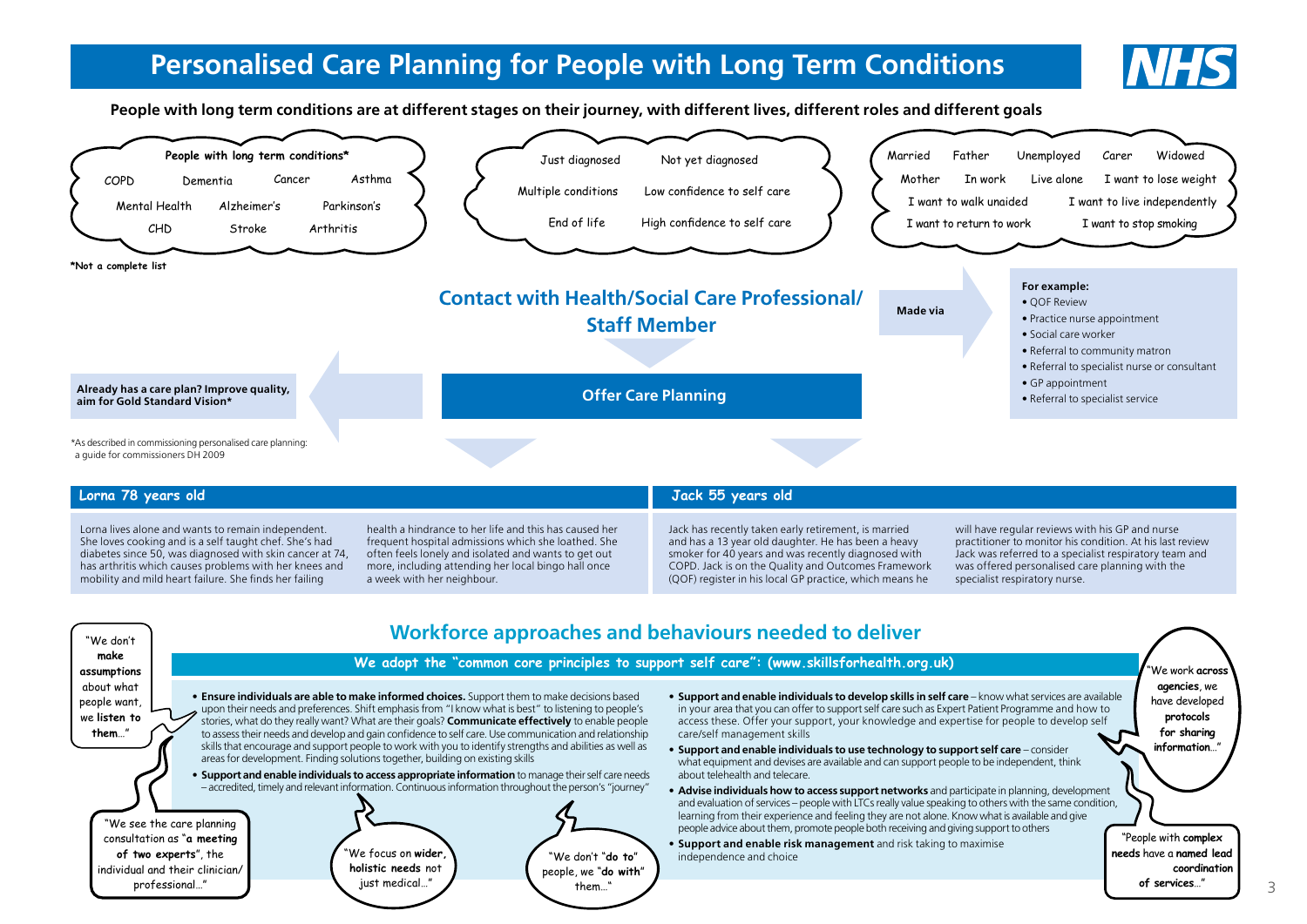The examples below illustrate how personalised care planning can proactively support people to be more in control, manage their condition better and get the most out of their lives. They show people at different stages of their journey, and the different professionals that might lead and be involved in the process. More examples, involving staff such as AHPs and mental health professionals can be found at [www.dh.gov.uk/longtermconditions](http://www.dh.gov.uk/longtermconditions)

#### **Lorna**

Lorna is offered case management with a community matron, Andrea. At the initial home visit, they explore details about **Lorna's daily life, things she wants to do, can do for herself and what she finds difficult**. Andrea also **asks what Lorna has been doing to support her health** and **together they build up a picture** of Lorna's life, helping to complete the first contact needs assessment. Lorna says it **is a priority for her to live independently**  but her family worry. Lorna thinks they may pressure her to move to residential care.

Andrea asks Lorna to explain how she feels before she reaches a crisis such as a hypoglycaemic episode or a flare up of her arthritis and **what are her own warning signs**, which Lorna describes in detail. Together they agree that a telephone number for when she feels like this will really help so that either Andrea or one of her colleagues can talk on the phone and if necessary visit her. The various medications Lorna takes cause confusion so Andrea describes Lorna's medication in detail and together they devise a simple system for correct dosage at correct times with clearly marked, colour-coded containers. They discuss **the different options that might support Lorna to stay at home**, including monitoring devices. Andrea arranges to visit when her daughter (who is her main carer) is there so that she can be involved in the discussion to support Lorna.

Follow up continues with a **joint needs assessment**, which suggests Lorna is eligible for social care support. She arranges a visit from a social care worker (Claire) who is part of a multidisciplinary team in the GP practice. Claire completes an assessment of Lorna's social care needs following which she is allocated an individual budget. The emphasis through the care planning discussions on what Lorna wants to do and her goals make it easier for Lorna to plan her support the way she wants and achieve her desired outcomes.

Lorna takes a cash individual budget and employs her neighbour to assist with her personal care needs and also to support her to get to the bingo hall once a week. She also purchases a laptop to enable her to do her shopping on-line and also keep in touch with family members who live in various parts of the country. Lorna feels sure these activities will make **her feel less isolated** even though she will be doing this from home. Lorna's daughter (her main unpaid carer) is also offered an assessment in her own right and is allocated an individual budget which she uses to go on two weekend breaks.

Lorna's agreed care plan is called **care/support plan** to accommodate the different terminology used by health and social care professionals, **breaking down language barriers**. The plan records her goals for remaining independent, feeling less isolated, staying out of hospital, being able to control her diabetes and continuing to cook and enjoy her food. From a social care perspective, the plan has to be "signed off" by a team manager agreeing that it meets Lorna's assessed needs and keeps her safe, healthy and well. The plan is a written document and is printed off and put in a yellow folder with all her other important information such as the medication she is taking and her doctors appointments. Lorna wants her daughter to have full access to the plan and **feels more confident and reassured about the coordination of her services, contingency plans for when she has a crisis, that she is getting more out of her life and has more independence and control**.

# **Jack**

At their first meeting the specialist nurse Kate, finds out about Jack and his general health and well being: **how much he understands his condition, how it affects his life, what he wants to do, whether he has any worries or fears, and how his health makes him feel**. They explore what he is already doing to support his own health and the main areas he wishes to discuss.

Jack tried many times to give up smoking but found it too difficult. He worries about his health, and feels very low which makes everything harder for him, in particular giving up smoking and getting out more. He lacks energy and feels apathetic and this is impacting upon his relationship with his wife and daughter. **Jack is relieved to be able to tell someone that he is feeling depressed** and has very little motivation to take basic care of himself, let alone attempt something as challenging as stopping smoking.

Kate helps him to think about his immediate future and what he would like to do. Jack says he wants to be more active, to get out more, to get back into playing golf but has little motivation. He doesn't want to take anti-depressants in addition to his other medication. Together they **explore other options**, which could include Cognitive Behavioural Therapy, which has had recent extra funding from the local PCT. Jack thinks this might help him so he is referred.

Before his next consultation, **Jack is sent a leaflet inviting him to consider questions he might want to ask**  or issues to think about beforehand. This reflective phase of the care planning process helps him prepare for the meeting, **making him feel valued and equal**. Jack already feels much more positive and says he wants to consider stopping smoking. His specialist nurse tells him about the services available including smoking cessation clinics, which he decides to try. Jack is still struggling to accept he has COPD but **in partnership with Kate and drawing from her expert knowledge in the condition he is able to access information and develop his own knowledge and understanding on managing it better**, including changing his inhaler and reducing his steroids. Kate's approach is that Jack is an expert on living with his condition and they work in partnership. Jack is offered information about local peer support groups, including a trusted on-line social network site linked to NHS Choices (although he is not IT literate, his daughter is able to help him).

Within 6 months Jack is feeling much better. His mood has lifted, he is able to get out more, even playing golf twice a week. He has managed to stop smoking over the last two months – a significant achievement, boosting his confidence. Jack's **current and future goals are recorded in his care plan** which he keeps. His treatment plan and medications are included in the back of the care plan. Having the **discussion and a formal record helps him to focus on what he wants to do**.